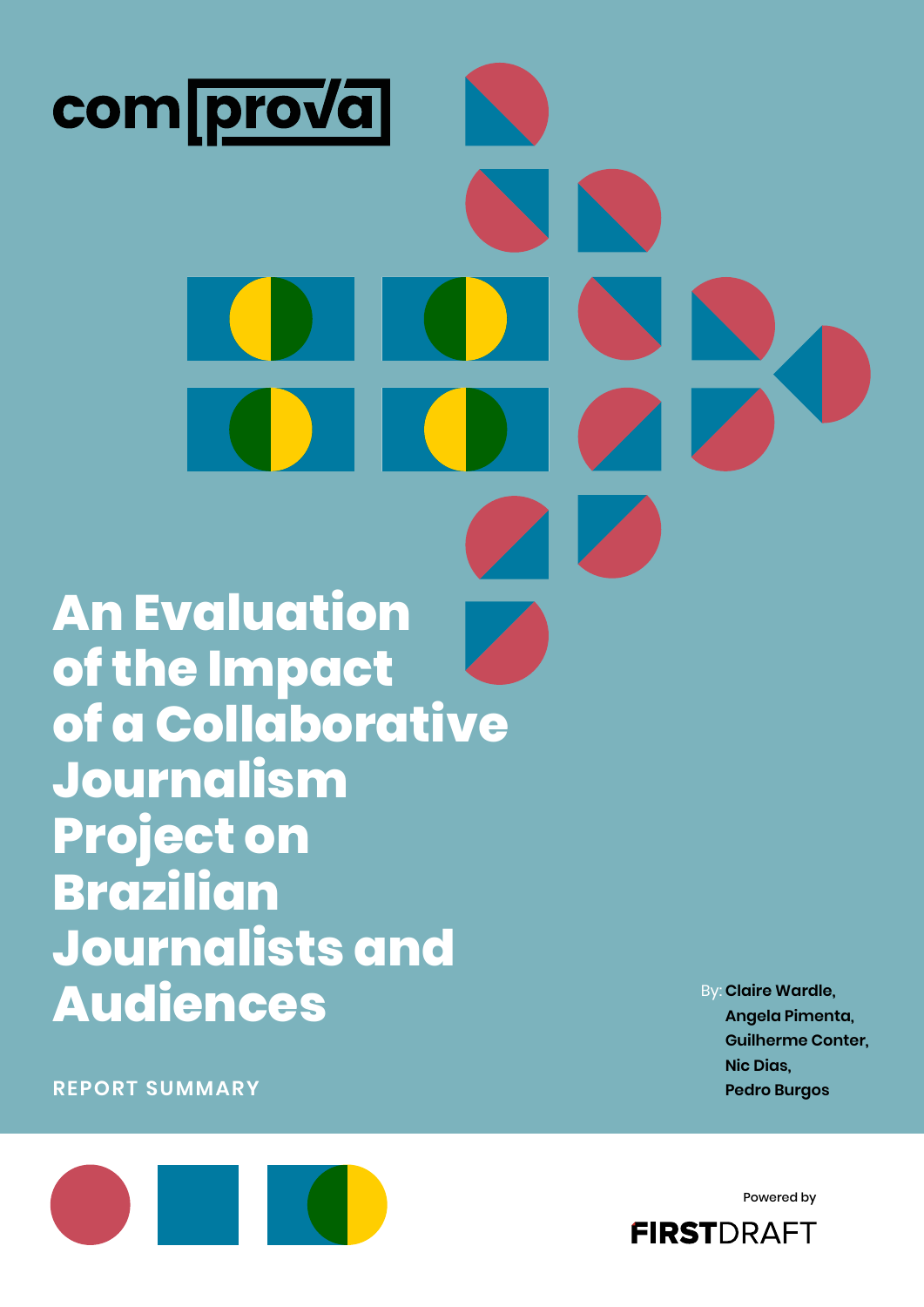## **Acknowledgements**

As this detailed report demonstrates, collaborative projects on this scale are not only logistically challenging, but they also require a large number of individuals to take a giant leap of faith, both in the idea and in each other. We sincerely thank every journalist who believed enough in the concept and the overall ambitions of Comprova to dedicate time, energy, enthusiasm and patience over many months. We thank Adriana Garcia and Angela Pimenta for steering and shaping the project from the ground in Brazil. We thank Daniel Bramatti and his team at Abraji for extraordinary efforts to launch and support Comprova from the outset. We thank Sérgio Lüdtke for his principled and passionate editorial leadership, and all others on the central support team in Brazil who worked tirelessly to react, adapt and improve as the project gained momentum. We thank Marco Túlio Pires from Google News Lab, Brazil, for his proactive and engaged support, and all other organizations and institutions that contributed technology and resources. Thanks also to the following people who helped to propel Comprova's work to Brazilian voters: Maíra Carvalho at Facebook, Gustavo Poloni at Twitter, and Carl Woog and Ben Supple at WhatsApp.

**This is a summary of the research report. To read the full report,**  visit the First Draft website.  $\bullet$  <https://firstdraftnews.org/>

We also want to thank all other organizations and institutions that contributed physical space, technology, resources and guidance: Abraji, Projor, ANJ, Faap, Aos Fatos, Eleições Sem Fake, Ideal H+K Strategies, Textual and RBDMF Advogados. We also thank the technological support and training of Torabit platform and Fabricio Benevenuto from UFMG.

Moving on to overseas support, we sincerely thank the teams at Stacker, CHD and Small Axe in London, for their assistance in designing and developing the Comprova brand and collaborative platform in record time. We thank Grégoire Lemarchard from AFP in Paris for graciously sharing training and consultancy based on his experiences as a member of CrossCheck France. We thank First Draft's core project team, led by Aimee Rinehart, for driving the project forward across time zones and language barriers. Finally, we thank Nic Dias, for his contribution to refining systems and processes, and for his invaluable leadership in coordinating this research and helping First Draft to effectively test, evaluate and continue its efforts to fight disinformation through collaboration.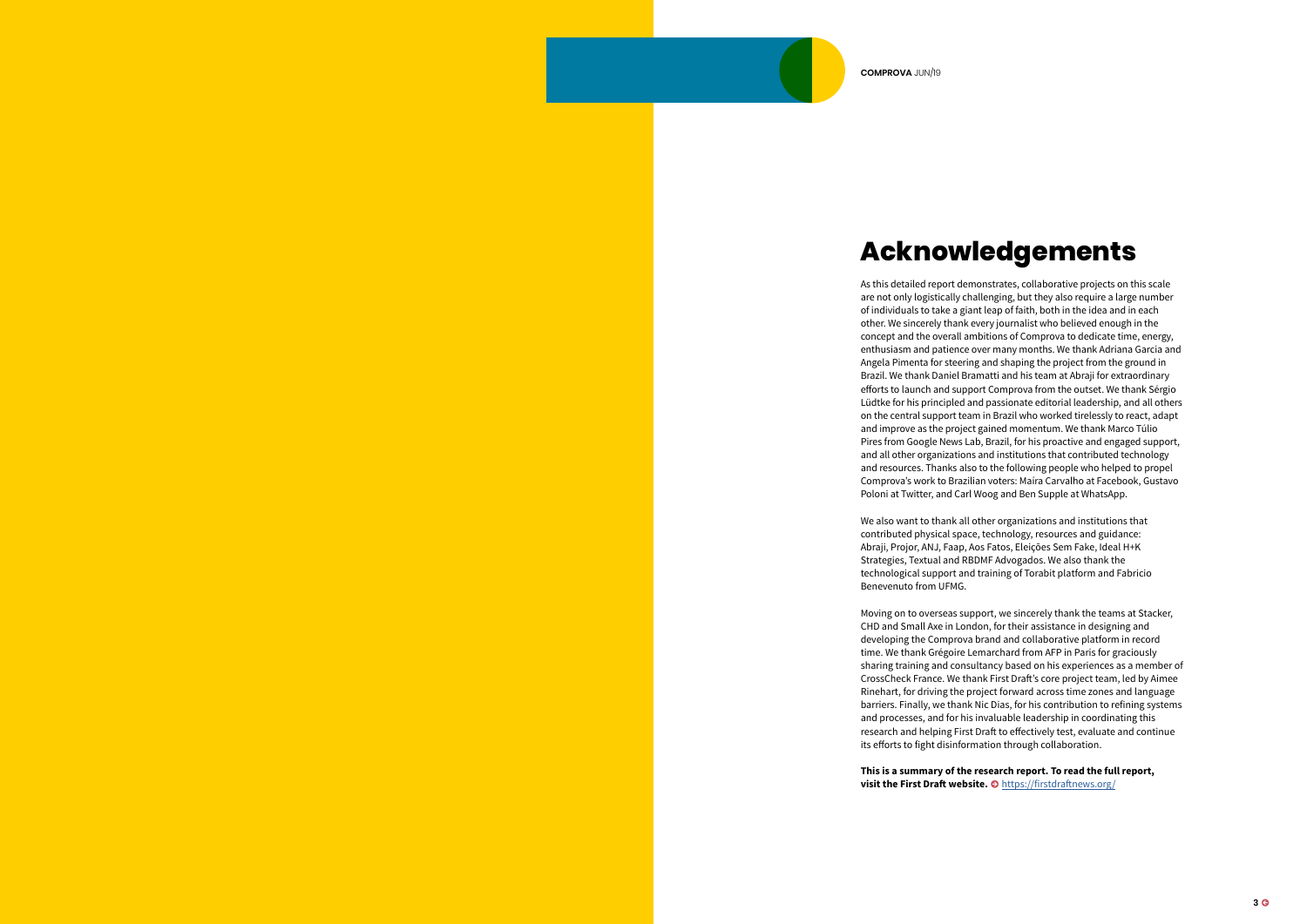

## **Introduction**

Comprova was an ambitious, collaborative journalism project that focused on verifying or debunking questionable stories published on social media and within messaging apps during the 12 weeks leading up to the Brazilian 2018 presidential election. Facilitated and supported by First Draft, the project involved 24 of Brazil's largest newsrooms and included 59 journalists and editors, aided by an additional three First Draft staff members.

Designed to provide a trusted source of information for Brazilian voters, Comprova's ambition was to prevent the duplication of newsrooms verifying the same content, to consolidate the verification effort, and to ensure that quality information was amplified via the large audiences that already engaged with the 24 news brands.

## **Confirming the findings from the evaluation of the CrossCheck France project, this evaluation of Comprova demonstrates that the CrossCheck model does work: it has significant impact on the journalists**

**who participate – and by extension their newsrooms – and likewise has a clear,** 

**positive impact on readers and audiences.**

#### **COMPROVA WORKFLOW DIAGRAM**



Comprova was inspired by the CrossCheck methodology, devised by First Draft's Managing Director, Jenni Sargent, and first tested in the lead up to the 2017 French presidential election. CrossCheck France brought together 37 organizations (33 of them local and national newsrooms) between the end of February until early May 2017, to collectively debunk misinformation relating to the election and to publicly share responsibility for the accuracy and transparency of the resulting reports.

To 'CrossCheck' a report means reviewing and approving the verification steps taken by another newsroom, adding the logo of your organization alongside other contributing partners, and then amplifying the report to existing audiences.

*By* **Claire Wardle***, US Director, First Draft*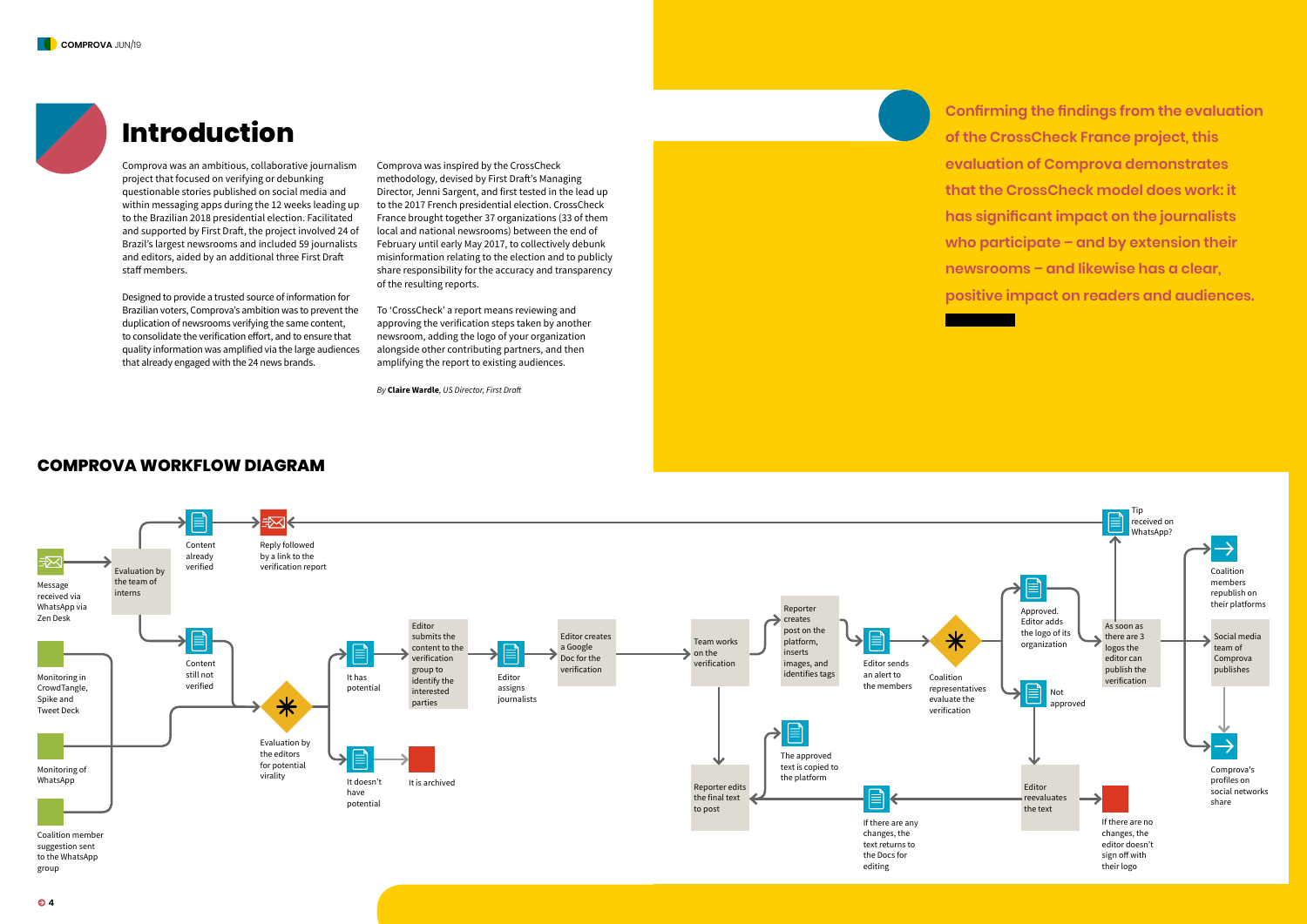• **6 7** •

## **COMPROVA BY NUMBERS**

## **COMPROVA TIMELINE**

#### Nov 13 2017 FIRST MEETING

#### **•** First Draft presentation (CrossCheck legacy and incentives for newsrooms to

1st WORKSHOP **Purpose: •** Decide collectively

- collaborate) **•** Skepticism (competition and unwillingness to collaborate) **•** Eight newsrooms attended; two signalled interest
- in participating in collaborative project to fight misinformation in Brazil

#### **Content: • First Draft**

Feb 2 2018

#### what a collaborative project to monitor and debunk

#### March 12 2018 2nd WORKSHOP **Established: •** Scope (verification and presidential election, crosscheck) **O** Abraji as operationa

#### partner • Grants for participant newsrooms **•** Pro bono legal

- disinformation in Brazil might look like • No decisions about formally signing up took place at the
- meeting, but it gave participants enough information to take back to newsrooms

- presentation (CrossCheck legacy and incentives for newsrooms)
- **•** Fact checking (official sources) and verification (unofficial sources)
- **Brazilian political** media, and disinformation
- outlook **•** Pros and cons of a collaborative project
- **O** Design sprint (project modeling)
- counseling **•** Comprova as the
- project name **•** Signed-in members:
	- UOL, Jornal do Commercio)
		-
- 
- 
- 
- 
- 
- 

| <b>BOOTCAMP</b>             |
|-----------------------------|
| Established:                |
| <b>O</b> Connections and a  |
| trusting relationship       |
| among partners              |
| <b>O</b> Creation of a      |
| deliberative council        |
| <b>Consolidated:</b>        |
| <b>O</b> Guidelines         |
| <b>O</b> Principles for     |
| monitoring                  |
| techniques                  |
| <b>O</b> Workflow processes |
| <b>O</b> How to publish     |
| debunks                     |
|                             |

#### **•** Parties will receive BRL \$1.7 billion from the Electoral Fund for campaigns

- May 27-29 2018 **TRAINING Content: •** Monitoring
- - **Established:**
	-
- 
- **•** Potential policy and cultural issues
- the presidential
- 
- **•** Social media and verification tools
- studies
- representatives
- 

#### **•** European Union did not ask for retaliation to Brazil

**•** Photo in which Bolsonaro aggressor appears next to Lula





- **Mapped:**
- to be explored by bad actors during
- campaign **Tools lessons:**
- **CrossCheck case**
- **Meetings:** • Platform
- (Google, Facebook) and WhatsApp
- **Attendance: • Coalition partners**
- including verifiers, editors

**•** George Soros did not finance movement #nothim against Bolsonaro

**O** Video in which Malafaia criticizes Bolsonaro is from 2017



1.750 Number of original articles published by Comprova partners based on reporting by the Comprova project

146 Number of Comprova reports published on [projetocomprova.com.br](http://projetocomprova.com.br)

## $\overline{O}$ **Social Media** 2,711,578 Total engagements on social media related to Comprova content 1,358,422 Total engagement with content on the Comprova Facebook Page

techniques

#### June 27 2018 ABRAJI PARTNERS (CrowdTangle, NewsWhip, and TweetDeck) **•** Verification test **• Q&A on the coalition O** Comprova five guiding principles: accuracy, fairness and impartiality, June 28 2018 LAUNCH **24 partners**

**Veja** 

independence, transparency, and ethical responsibility **O** Monitoring workflow responsibilities **•** Advisory board guidelines **•** Weekly coalition calls (Zoom) **•** Slack as the coalition team messaging tool **• WhatsApp public** line strategy

**Attendance: • Coalition partners,** including verifiers, editors, and managers who did not attend previous Comprova-related

events

#### AFP Brasil, Band TV, Band News TV, Band News FM, Rádio Bandeirantes, Correio do Povo, O Estado de S. Paulo, Exame, Folha de S.Paulo, Futura, Gaúcha ZH, Gazeta Online, Gazeta do Povo, Jornal do Commercio, Metro Brasil, Nexo Jornal, Nova Escola, NSC Comunicação, O Povo, Poder 360, revista

# piauí, SBT, UOL and

#### August 5 2018 1st DEBUNK

#### August 16 2018 10th DEBUNK

#### September 10 2018 **BOLSONARO** ATTACKER DEBUNK

- 
- for Lula's arrest
	- is a montage



#### September 27 2018 EROTIC BABY BOTTLES DEBUNK

• "Erotic bottle" were not distributed in day care centers by PT

#### October 3 2018 100th DEBUNK

#### October 28 2018

146th DEBUNK



- 754,562 Total engagement with all Comprova-related stories on the partners' Facebook and Twitter pages
- 598,594 Total engagement on Facebook and Twitter when partner newsrooms posted Comprova reports on their social accounts
- 135,000 Number of Comprova's Facebook Page followers
- 18,000 Number of Twitter followers for @comprova
- 3.413 Number of Instagram followers on @projetocomprova
- 573 Number of Facebook and Twitter posts that mentioned Comprova
- 466 Number of Comprova YouTube channel subscribers
- 6 Number of Twitter Moments designed to teach verification techniques to audiences
- **350,567** Total number of interactions between the audience and Comprova journalists on WhatsApp **78, 462** Number of files containing tips and supporting evidence submitted via the public Comprova WhatsApp number **48,488** images **24,345** video files **4,831** audio files **67.870** Number of new tips sent in from the public (doesn't include follow up responses) 108,443 Number of WhatsApp messages sent from the Comprova team to individual members of the audience
- 18.154 Number of messages shared by Comprova journalists in their private WhatsApp group

# **WhatsApp**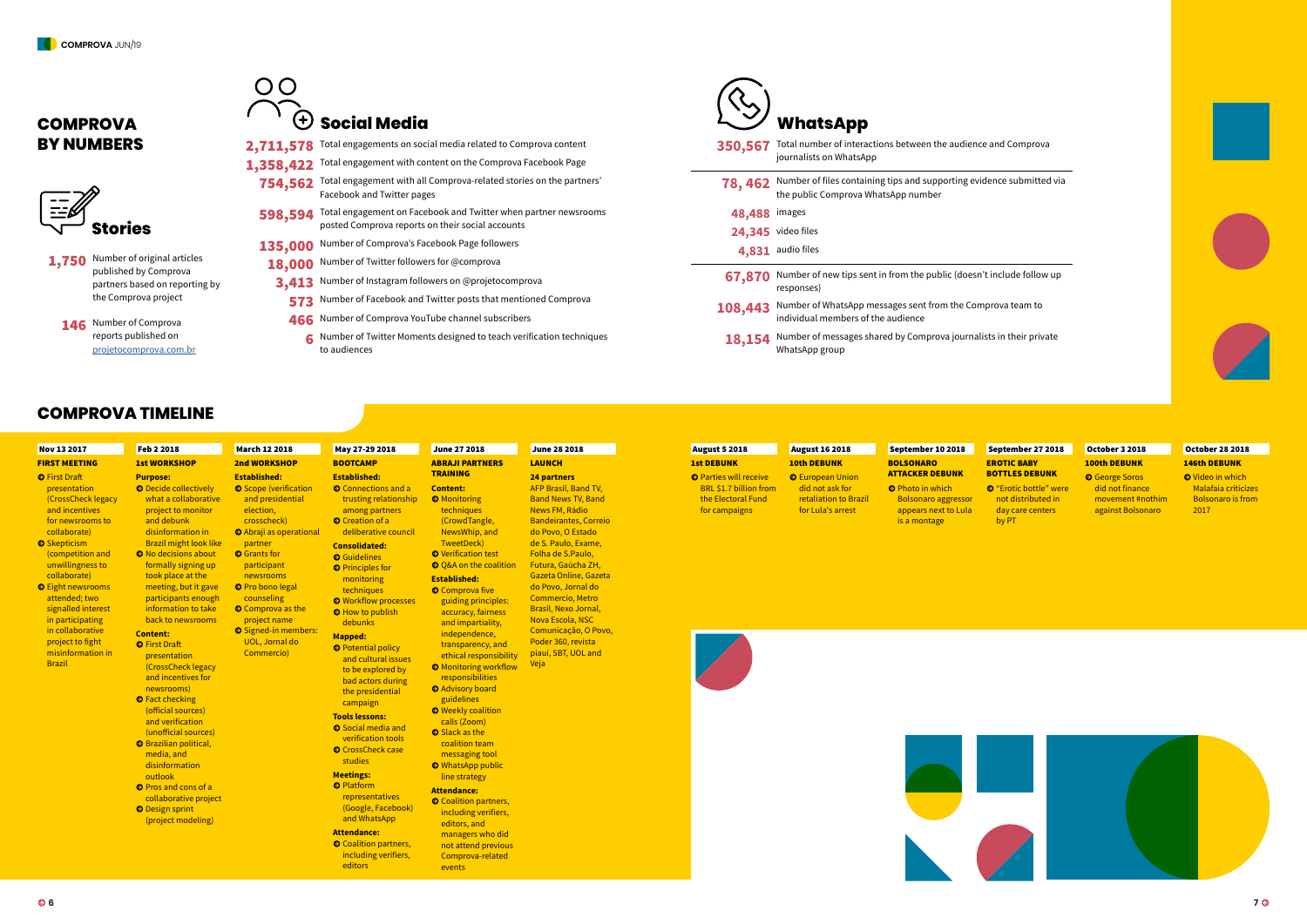## **Research Questions**

- **1.** How did journalists collaborate with one another to debunk misinformation?
- **2.** How did participation in Comprova impact the journalists and their newsrooms?
	- 1. Did collaboration between journalists improve reporting standards?
- **3.** How did Comprova impact its audience?
	- 1. Did they find Comprova's reporting useful?
	- 2. Did they share Comprova's content?
	- 3. Did Comprova's reporting change people's beliefs?
- **4.** What types of misinformation were sent to Comprova via its WhatsApp tip line?
- **5.** Who did Comprova reach via social media?
	- 1. Was Comprova effective at reaching a diverse audience?

Our multi-method evaluation included the following seven separate elements:

- **1.** A two-phase survey with 26 journalists who participated in the project.
- **2.** Two phases of semi-structured interviews with journalists who participated in the project.
- **3.** Analysis of 18,500 WhatsApp messages and the shared Google Docs used by participating journalists.
- **4.** Analysis of 120,941 messages with relevant tips, from a total of 242,124 messages submitted to the central tip line from the audience.
- **5.** Analysis of the social media campaigns on Facebook and Twitter that were designed to increase engagement with Brazilian citizens. More than 2.5 million social engagements across the platforms used for Comprova were examined on Facebook, Twitter, Instagram, and YouTube.
- **6.** A survey with 715 Comprova audience members.
- **7.** A survey experiment with 511 Brazilian adults to examine whether or not reports changed people's beliefs.

During the project planning phase, the power of promoted posts and ads was discussed with the technology companies, and we were donated Facebook ad credits and Twitter for Good credits from both companies. With these ad credits from Facebook and Twitter, Comprova used ads on the two platforms to reach a wider and more diverse audience. Ads allowed us to target wide swathes of citizens likely to have an interest in politics. By the end of the project, for example, sponsored Facebook posts reached almost seven million people, compared to the roughly 136,000 organic followers of Comprova's Page. ►

As these two lists demonstrates, this was a complex evaluation process. Those interested in reading the full report can find it on the First Draft website [\(https://firstdraftnews.org/](https://firstdraftnews.org/)). This document is a summary of the key findings.



# **Key Findings**

**How did Comprova impact audiences?**

Comprova reached a significant percentage of the Brazilian population. By convening a coalition of existing, large news organizations, it was possible to create a new brand in 12 weeks. Our audience survey, representative of the Brazilian population who use the internet, demonstrated that almost 25 percent of those surveyed had heard of Comprova.

Although Comprova debunks were faithfully shared by its coalition, the reach of these posts was limited by the size of each partner's audience. The Comprova team expected its Facebook and Twitter followers to grow naturally until the end of the election. However, we realized that relying on broadcasts to followers could limit the audience for debunks—not only in terms of size, but demographics and political views as well.

Previous research from the United States has shown that conservatives tend to hold less favorable views of standalone fact-checkers than progressives, especially when comparing politically knowledgeable individuals in both camps.**1** Likewise, Audience Insights data for Comprova's Facebook Page showed that most followers identified as left wing, following the Pages of politicians such as Manuela D'Ávila and Fernando Haddad, and political parties such as PSOL 50 and Partido dos Trabalhadores.

**Our audience survey, representative of the Brazilian population who use the internet, demonstrated that almost 25 percent of those surveyed had heard of Comprova**





**<sup>1</sup>** Nyhan, B. and Riefler, J. (2015) *Estimating Fact-checking's Effects Evidence from a long-term experiment during campaign 2014*, American Press Institute <http://bit.ly/2KtejN5> Rasmussen Reports, 2016, *Voters Don't Trust Media Fact Checking*  <http://bit.ly/2MSnFUD>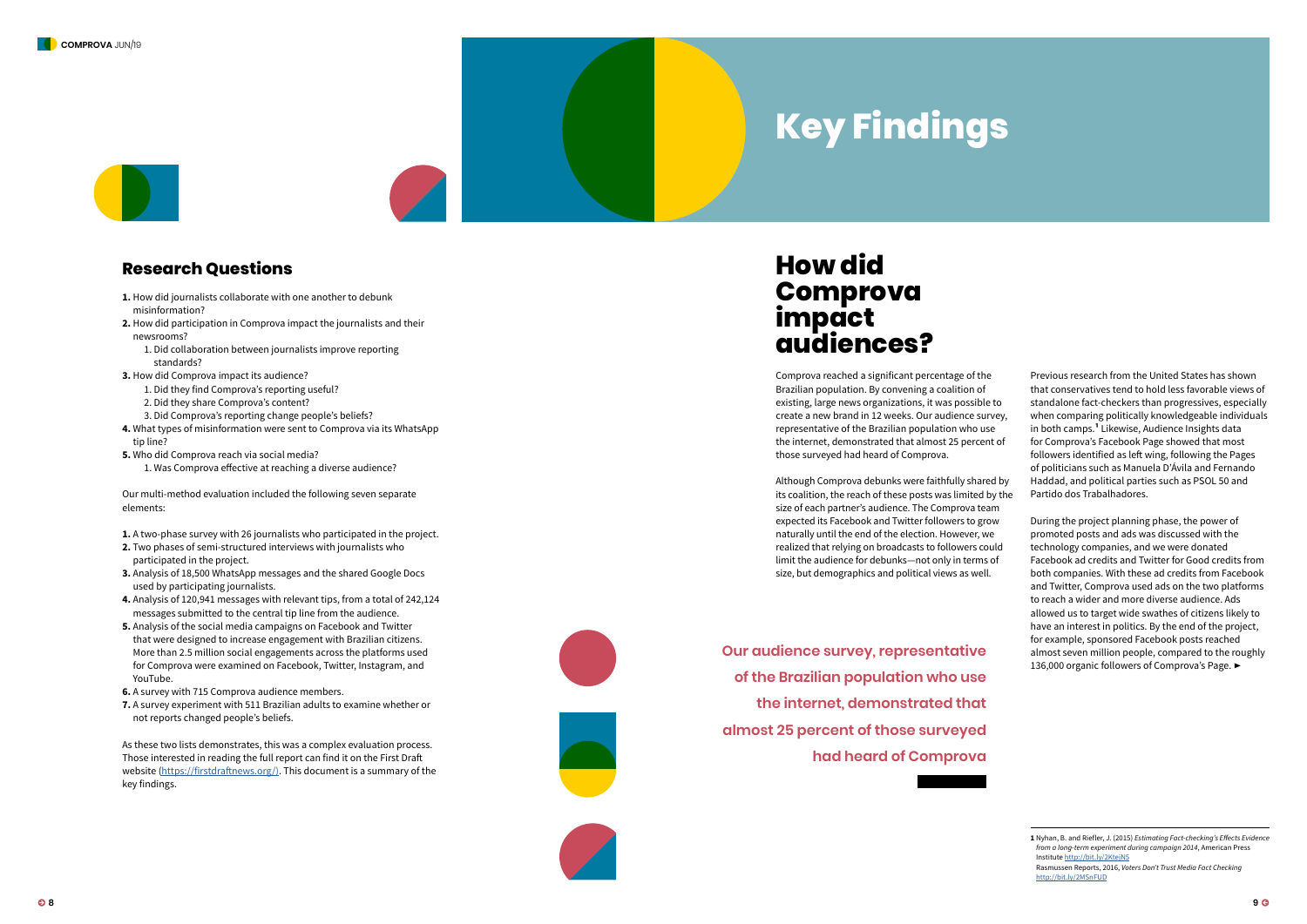**Facebook**

#### **Ad campaign groups**

 Five groups of ad campaigns were created, each with a distinct objective:

- **1.** increase **traffic** to Comprova's website, to allow people to read debunks in entirety;
- **2.** increase the number of **followers** on Comprova's Facebook Page;
- **3.** drive user **engagement** for promoted posts;
- **4.** encourage users to send rumors to Comprova via **WhatsApp** for investigation; and
- **5.** promote **video views**.

The ad campaigns generated 447,728 link clicks, 111,213 Page likes, 2,380,121 post engagements,**2** and 475,109 video views of at least 10 seconds. From August 6 to October 31, the campaigns collectively reached nearly 6.9 million people and appeared on Facebook screens more than 24.5 million times. More than 3.5 million people (52 percent of the total) were reached from October 3 to 7 alone due to an increase in ad spending, and increased interest in the lead-up to the first election.**3**

#### **Demographics**

The audience for Comprova's ads was 53 percent women, which is consistent with the official numbers of registered voters from Brazil's Superior Electoral Court (TSE).**4** However, 61 percent of post engagements came from women, particularly over the age of 45 (almost 38 percent). Women over 45 also accounted for almost 43 percent of all ad link clicks. Since women over 45 account for 23 percent of all registered voters in Brazil, this is a relevant segment of the voting population (although voting isn't mandatory for people 70 and older). If not for our campaign encouraging users to send Comprova rumors via WhatsApp—where men accounted for 59 percent of views and link clicks—these figures may have been even more skewed toward women.

The gender imbalance reflected in Comprova's ad engagements was also present in Comprova's organic followers: as of April 2019, Comprova's Facebook followers consisted of 64 percent women, of which 70 percent had a college education. These followers apparently leaned left, as they followed the pages of politicians such as Eduardo Suplicy, Manuela D'Ávila, Jandira Feghali, and Fernando Haddad. These followers also liked political parties such as PSOL 50 and the PT: Partido dos Trabalhadores.

The left-leaning tendency among followers and those engaged with Comprova ads underscored the importance of pushing Comprova's content to a wider, more balanced audience through the use of sponsored posts.

#### **Twitter**

Compared to Facebook, Twitter's user base in Brazil is much smaller. While 57 percent of registered voters have a Facebook account, only 13 percent use Twitter.**5** However, it's still an important and vibrant community for real-time discussions of news events and politics, as evidenced by the fact that it is the platform of choice for elected leaders such as Jair Bolsonaro. Thus, Comprova's content also needed to be disseminated through this social network, and Twitter's Ads for Good initiative helped the project reach a much wider audience.

#### **Ad campaign groups**

Since the grant provided by Twitter's Ads for Good program had specific guidelines for the types of content that could be promoted, our first ad campaign focused on increasing Comprova's Twitter followers and encouraging users to send questions about what they saw online about the presidential elections to Comprova via WhatsApp. We began to run ads in mid-September and boosted our output in the days leading up to the first election on October 7, 2018, and the second election on October 28, 2018. These ads resulted in 1,120,558 ad impressions and 11,949 follows, out of approximately 17,800 total followers by October 31.

A second, smaller ad campaign was created to increase video views for a media literacy piece that was posted on October 19 to help users verify suspicious content. The media literacy campaign resulted in 113,813 ad impressions and 58,322 video views.

**By the end of the project, sponsored Facebook posts reached almost seven million people, compared to the roughly 136,000 organic followers of Comprova's Page.**

## **From August 6 to October 31, the campaigns collectively reached nearly 6.9 million people and appeared on Facebook screens more than 24.5 million times.**

**Social media was responsible for almost half of all Comprova's website traffic — 47 percent of unique visitors, out of a total of 491,337 users from August 6 to October 31, 2018.**



#### **Website (Google Analytics)**

Social media was responsible for almost half of all Comprova's website traffic—47 percent of unique visitors, out of a total of 491,337 users from August 6 to October 31, 2018. Direct traffic followed social with 18 percent; organic search, such as from Google, totalled 17.5 percent; and referral traffic from other websites like Comprova's partners amounted to only 11 percent of visitors.

While not all social visitors came from paid campaigns, and Google Analytics' metrics are different than Facebook's (such as link clicks), Comprova's social media efforts were crucial to bringing people to the website, where they could read the entire debunk. Out of all social visitors, Facebook represented a staggering 93 percent, while Twitter contributed 4 percent Twitter users, however, spent one minute more on the website than people from Facebook, who averaged only 30 seconds.

## **Conclusions**

The paid social media campaigns were greatly responsible for connecting Comprova's content to a wider audience during the three months the project operated. Gaining followers in social platforms is a long-term commitment and algorithms tend to curb organic reach, so promoting posts is an efficient way to quickly show relevant information to a properly targeted audience that is more likely to have an interest in the subject. Promoted posts were especially relevant for this project, since it strived for journalistic balance in covering left- and right-wing political reports.

By **Guilherme Conter***, MSc in Marketing Strategy and Consumer Behaviour at Federal University of Parana*

**<sup>2</sup>** Engagements include reactions, comments, link clicks, and video views.

**<sup>3</sup>** These numbers have important caveats. First, the total number does not include organic, non-paid numbers. Second, the number is estimated from sampled data and thus not exact. Third, paid and organic numbers can't be combined, as it would duplicate people reac hed by both types of posts. (This also applies to post statistics.)

**<sup>4</sup>** TSE - Estatísticas do eleitorado – Por sexo e faixa etária. Available at: <http://bit.ly/2KXNyQB>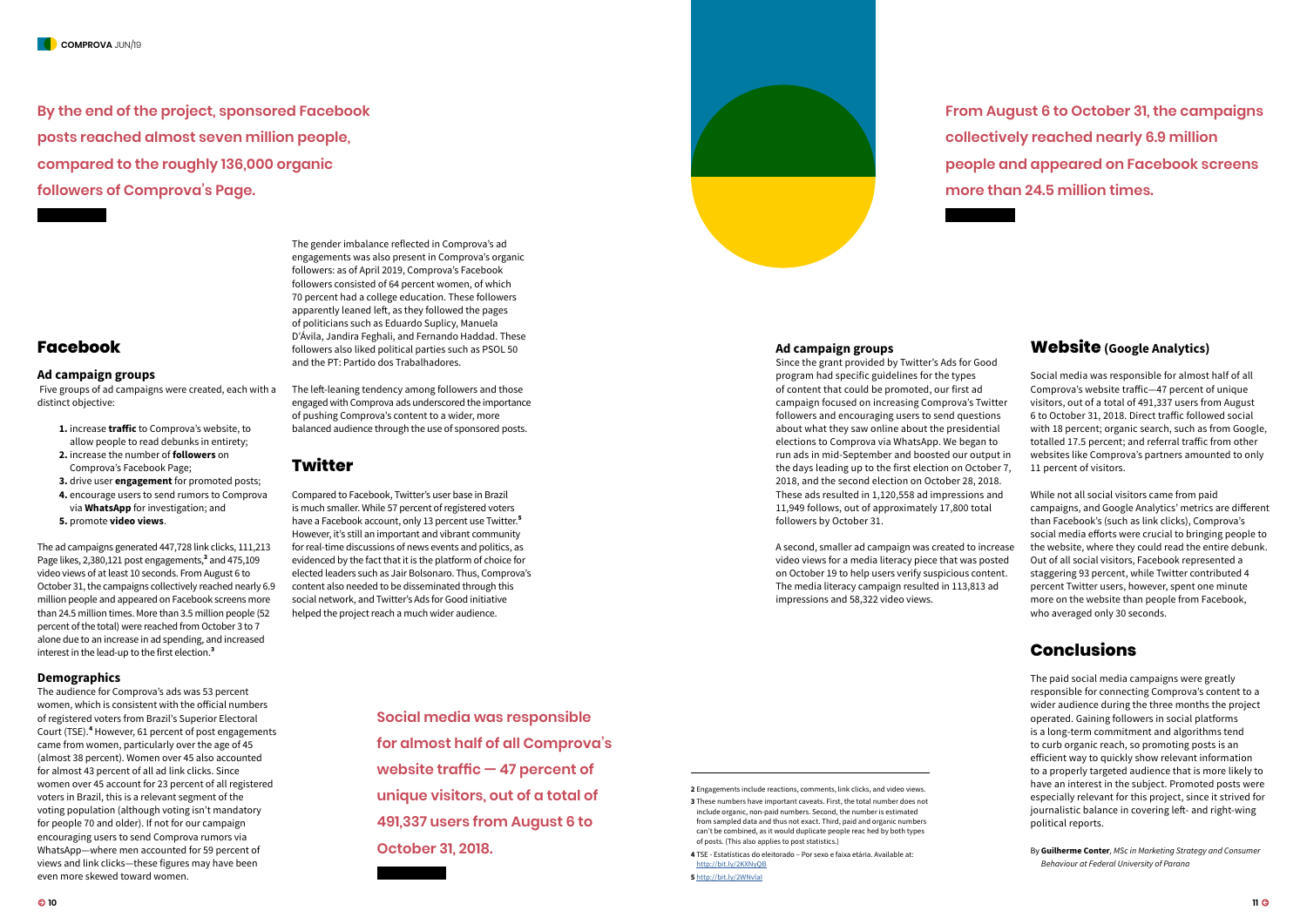## **Audience Surveys**

To supplement the audience demographics offered by Facebook, Twitter, and Google Analytics, Comprova distributed a survey via its own social media accounts, its website, and the social media accounts and websites of coalition members. A link to the survey was published as a 'post' on Facebook and Twitter accounts, and the audience was told that the survey was going to be used to evaluate the project. Nearly 49 percent of participants who completed the survey encountered it via Facebook.

It is important to note that an opt-in survey such as this almost certainly suffers from selection bias. Still, the survey offers additional insight into the composition of Comprova's audience. A total of 715 individuals participated in the survey. (However, due to drop-off and non-responses, the number of respondents that answered any one question varied slightly.)

As expected, nearly all respondents (92 percent) were residents of Brazil, with the remainder spread across countries like the United States, Portugal, the UK, and Canada. The average age of a respondent was 42.1 years old (SD = 15.0). Of the respondents, 53.2 percent were men, and 44.5 percent were women.**6**

- 81.5 percent completely or partially agreed that Comprova was accurate.
- 76.4 percent completely or partially agreed that Comprova was fair.
- 77.9 percent agreed completely or partially that Comprova told the whole story.
- 31.9 percent agreed that Comprova was biased (partially or completely). By contrast, 29.7 percent disagreed and 30.6 percent were neutral on the issue.

Survey respondents were politically involved: 81.0 percent reported they were "very" interested in politics and public affairs, with another 15.2 percent indicating they were "more or less" interested. A full 59.6 percent of respondents said they "always" paid attention to politics and topics of public interest, and another 28.7 percent said they paid attention "most of the time." These results are unsurprising, given Comprova's active attempts to target those interested in political candidates, political parties, and politics generally.

- 81.4 percent partially or completely agreed that reports were accurate.
- 81.0 agreed partially or completely that reports were authentic.
- 78.0 agreed partially or completely that reports were believable.
- **78.4 percent said reports taught them something they didn't know.**
- **40.4 percent said Comprova helped them to decide their vote, while 27.4 percent was neutral on the issue and 32.2 percent disagreed.**

Despite political interest, respondents did not have strong partisan loyalties. A plurality (28.1 percent) of respondents said they did not identify with a political party. Moreover, of those who did identify with a political party, 83.8 percent said they were not active members of their party. The top five parties reported by participants are listed in Table 1.

## **Did audiences trust Comprova reporting?**

Beyond mere exposure, the audience members surveyed thought highly of the coalition:

> **9** Questions were pulled from Meyer (1988). The scale's Cronbach's alpha value was acceptable ( $\alpha$  = .80).

• **79.6 percent completely or partially agreed with the statement that Comprova could be trusted.**

Perceptions of Comprova's individual reports were similarly strong:

> Participants then viewed a written Comprova report addressing the video they had just watched. Respondents were asked to rate how much they believed the core fact supported by the video they had viewed at three points: immediately before the video, immediately after the video, and immediately after the Comprova report. Belief was measured with an 11-point belief scale that ranged from "Completely false" (1) to "Completely true" (11).

More than 70 percent of respondents said they shared or discussed Comprova debunks in order to inform someone. A majority of these conversations were with family, friends, and colleagues—with 41.3 percent reporting having talked to friends, 27.6 percent to family, and 18.8 percent to colleagues.

**More than 70 percent of respondents said they shared or discussed Comprova debunks in order to inform someone.**



## **Did Comprova reports impact the beliefs of audience members?**

**6** The rest preferred not to report their sex or selected "Other."

- **7** Participants were recruited via Lucid, an online panel company that computationally compiles participants from several online panels and approximates representative samples using standard quota sampling techniques. Demographic information available here: [http://bit.](http://bit.ly/2WEUkNJ) [ly/2WEUkNJ](http://bit.ly/2WEUkNJ). Five participants dropped off before the end of the survey. Their responses were retained.
- **8** The conclusion of the first report was unfavorable to Bolsonaro, whereas the conclusion of the second was favorable to him. As importantly, the first report confirmed the suspect content, whereas the other corrected the suspect content. Ideally, the stimuli would also have included pro-Haddad and anti-Haddad debunks. However, Comprova only verified a handful of claims explicitly referencing Haddad.

**10** Swire et al. (2017)



## **Research Design**

A sample of 511 Brazilian adults**7** viewed (1) a suspect piece of social media content that circulated widely during the 2018 Brazilian federal elections and then (2) a relevant report produced by Comprova.

Respondents began the survey by indicating their party affiliation and political ideology. They also specified whether they would vote for Fernando Haddad or Jair Bolsonaro if the second round of the federal election were held today. Based on their answer to this last question, participants were block-randomized to view one of two videos. The first video consisted of a montage of news reports describing three of Jair Bolsonaro's (real) convictions in civil court for insensitive, racist and homophobic comments. The second video appears to depict an independent, pro-Bolsonaro demonstration in Jerusalem. However, in reality, the video showed the Brazilian delegation of a larger Christian march intended to show solidarity for Israel.**8**







to "Completely agree" to indicate how much they agreed Comprova was trustworthy, accurate, fair, and biased. They also indicated how much they agreed Comprova "told the whole story."**9** After reversescoring answers to the question dealing with bias, responses to these questions were averaged to produce

a credibility score for Comprova.

The data show that both Comprova reports moved beliefs in the expected direction. After viewing a montage of news clips describing Bolsnaro's moral outrage convictions, participants on average reported tentative belief that the convictions were real  $(M =$ 6.82). After reading a Comprova report that affirmed the core fact of the video, belief ratings rose to an average of 7.24—a statistically significant difference. Similarly, after viewing a video supposedly depicting a pro-Bolsonaro demonstration in Jerusalem, participants on average reported a timid belief that the demonstration was real ( $M = 6.81$ ). After reading a Comprova debunk that contradicted this claim, belief ratings dropped to an average of 5.50. This difference is also statistically significant.

Our survey experiment suggests that Comprova's reports, in the short term, changed beliefs at the individual level. Qualifications of the survey experiment must be noted. Although the approach of asking participants in correction experiments to rate beliefs multiple times has been used before,10 this design may be vulnerable to demand characteristics. In other words, participants may have rated their beliefs as having changed because they thought they should—not because they in fact did.

By **Nic Dias***, Shorenstein Center for Media, Politics and Public Policy, Harvard Kennedy School*

• **Snapshots of the report stimuli used in the survey experiment.**

| <b>POLITICAL PARTY</b>                | <b>PERCENTAGE</b><br><b>IDENTIFY</b> |
|---------------------------------------|--------------------------------------|
| Partido dos Trabalhadores (PT)        | 18%                                  |
| Partido Social Liberal (PSL)          | 12.6%                                |
| Partido Socialismo e Liberdade (PSOL) | 11.6%                                |
| Partido Novo (NOVO)                   | 8.7%                                 |
| Partido Democratico Trabalhista (PDT) | 7.5%                                 |

Table 1**. Top five federal political parties claimed by survey respondents.** 

To test the efficacy of Comprova's debunks at an individual level, we conducted a separate survey experiment in the months following the second round of the 2018 Brazilian federal elections.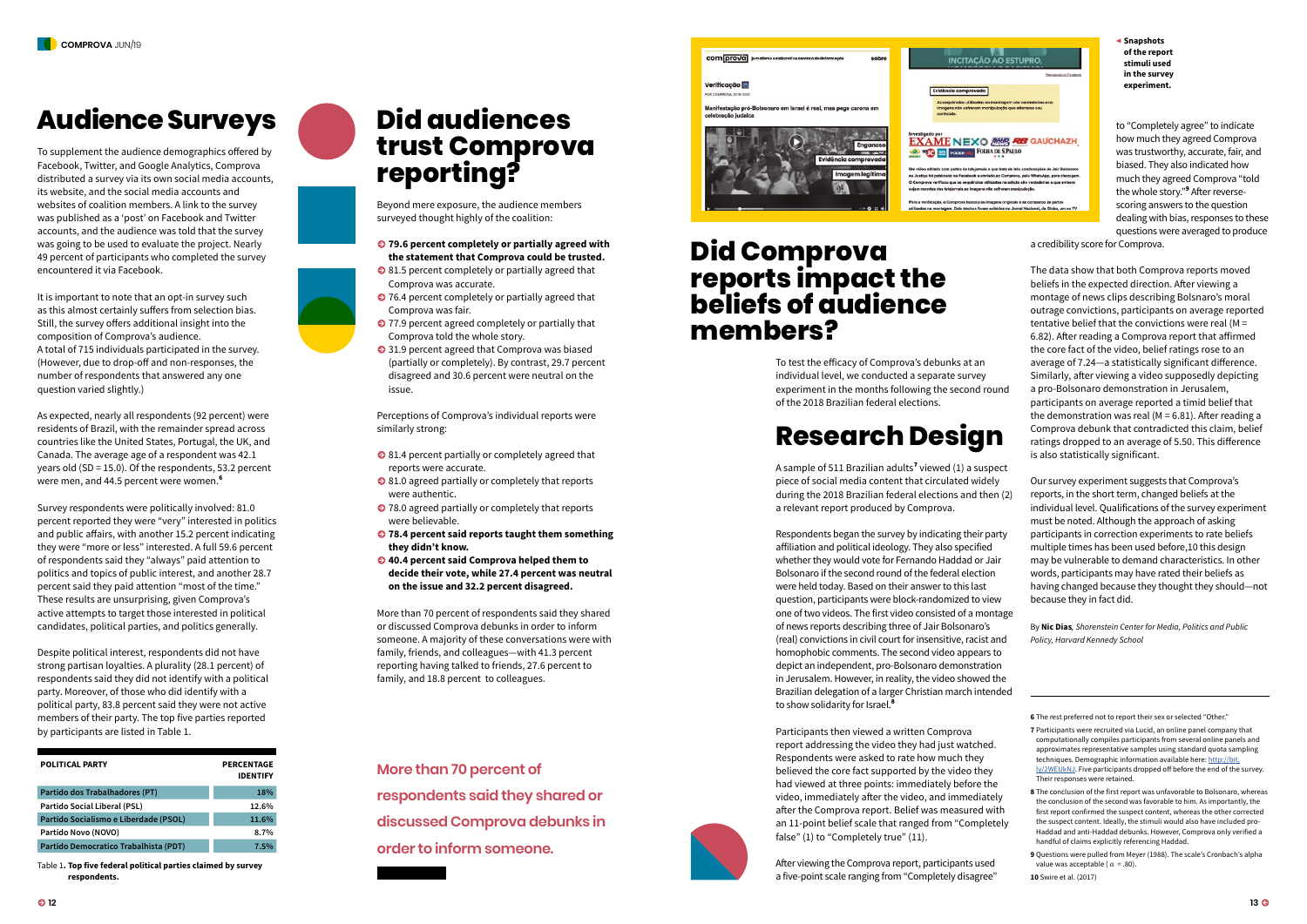**Our survey experiment suggests that Comprova's reports, in the short term, changed beliefs at the individual level.**





## **What types of misinformation did the audience send to the Comprova team via WhatsApp?**

Comprova had one central tip line on WhatsApp. During the 12 weeks of the project, we received 105,078 messages from the audience, which included suspicious claims, images, video, or audio messages for the team to debunk. Due to WhatsApp's end-toend encryption, this method of soliciting tips is the only possible way to collect misinformation data without violating the app's terms of service. While there is some degree of self-selection bias, the sample appears to be representative of misinformation that the Comprova team saw in other networks, with some peculiarities of the messaging platform.

This data came from an overall data set of 242,124 messages that were received or sent during the project. Many of these were welcome messages or replies wherein Comprova journalists asked for more information to help with the verification process. So that we could evaluate a clean corpus of data, these additional messages were removed for the purposes of this analysis.

The number of messages we received increased as the campaign went on. This was partly a by-product of the Comprova 'brand' growing in name recognition, but it was also a response to the Facebook ads we posted circulating the WhatsApp number.

#### **Message Formats**

During the project we received thousands of messages from the public. The most common message format forwarded to Comprova was image files, usually real pictures with partisan captions. Official documents or real news stories taken out of context and screenshots (of real and false conversations) were also popular. Classic memes, with a big text overlay were less common in Comprova's database, possibly because as propaganda or humorous pieces they don't purport to be true, so are less debunkable.

Some of the images were always sent in bulk: an "album" of some 10 photos showing how the Workers' Party helped leftist governments in Latin American (with hit-or-miss captions) was shared with Comprova 225 times. Another album showed official pictures of Workers' Party members meeting with OEA electoral observation missions. The text that accompanied those images alleged that the meeting was secret, with the goal of cheating the results in favor of Haddad (here's [Comprova's report](http://bit.ly/2ZyopQk)).

This screenshot, shared 663 times, shows a false conversation between former Petrobras President Jose Sergio Gabrielli and Fernando Haddad. In the exchange, they are coordinating attacks on Bolsonaro together with Folha, one of Brazil's largest newspapers. In one version of this hoax, the same picture of a check is put forth as proof that Haddad's campaign was paying the media to go after Bolsonaro.







• **This image was the one piece of misinformation that we received most regularly during Comprova. It's a genuine image of ballot box on the back of a truck, that had not been tampered with. It circulated widely on WhatsApp with a rumour suggested that the ballots in the box had been pre-stamped with votes for Haddad.**

• **A picture of a criminal gang apprehended by police, together with the image of a check for R\$68 million was forwarded to Comprova 862 times. Both images were real, and were taken close to the elections. The message that accompanied the images alleged—with no basis—that the criminals would use the stolen money to fund Haddad's campaign.**

• **This screenshot, shared 663 times, shows a false conversation between former Petrobras President Jose Sergio Gabrielli and Fernando Haddad. In the exchange, they are coordinating attacks on Bolsonaro together with Folha, one of Brazil's largest newspapers. In [one version of](http://bit.ly/2Krmw4F)  [this hoax](http://bit.ly/2Krmw4F), the same picture of a check is put forth as proof that Haddad's campaign was paying the media to go after Bolsonaro.**



While there was much press coverage around the "culture wars" aspect of the elections—a few of Bolsonaro's supporters infamously attributed to Haddad the distribution of "[erotic baby bottles](https://bloom.bg/2XYEbUq)" to children—if these messages really went viral, they didn't arrive at Comprova's WhatsApp number en masse. Nothing related to gender issues, abortion, or gun laws appeared in the top 200 images shared.

We also ran Google Cloud Vision in every image to extract "entities" (be it a candidate, a symbol, or an object), and there weren't large numbers related to the "culture wars" issues. One might infer that Comprova's tippers were therefore discerning enough that they wouldn't think this type of information should be taken seriously, or that these types of messages were contained in filter bubbles.**11** •

**11** As noted earlier, the WhatsApp messages in this dataset were sent from audience members who knew about Comprova. They were more likely to be consumers of the mainstream media. We know anecdotally that there was more extreme content available on WhatsApp, but the Comprova team was very aware of debunking any content that hadn't been shared widely, as the publication of the debunk would give additional oxygen to those rumours

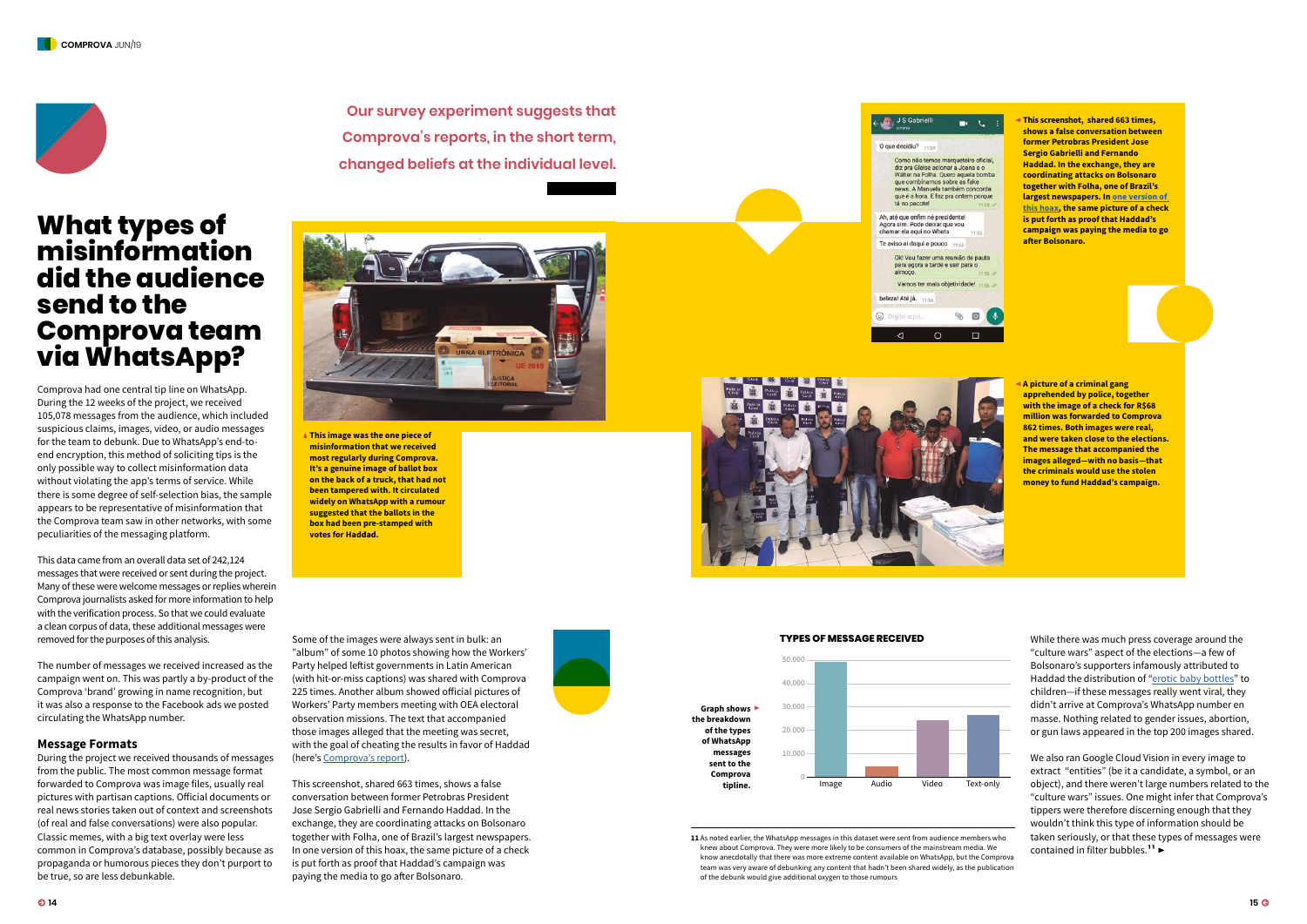

There were no errors during the project. In order to achieve this, journalists had to navigate with the competing pressures of immediacy and accuracy. As the project went on, while team members and respective newsrooms seemed increasingly at ease with the collaborative effort, they shared a sense of urgency to publish debunks, fearing that viral rumors could distort public debate. Indeed, the interviews conducted with Comprova reporters and senior editors of partnering newsrooms reveal both their commitment to pursuing accuracy, and therefore to avoid mistakes, and the perceived need to verify claims in the shortest possible time span.

*"When we work mostly with digital media, we have a tendency to rush a lot to publish. We are concerned about scooping (...). Comprova has proved that rigor in newsgathering is as important, or even more important, than speed. We could not take the chance to make a mistake or leave something unfinished, or to publish something that could not be absolutely proven with documents, research, with the results [provided] by the tools we used."* **Senior Editor 1**

*"In our newsroom we are worried about the dissemination of false information. When some [false] information gained high scale, we produced some kind of denial explaining what was circulating, why that was not true."*  **Reporter 10**

*"Not that we were slow in any way, I think we were very agile. We often did many verifications that ended on the same day or in a few hours, but always taking care to look, look again, analyze, check if there was something missing or not, and he [the editor] always caused a doubt in our heads, that anguish, to be sure you had in fact concluded that verification or not, if that debunk was done or not. (...)"*

*"While some [fact-checking] agencies published something with only an official rebuttal, we looked at the facts, [into] what had happened and into what was at the origin of it. I think speed and accuracy can go hand in hand, but not always. I think we have to moderate it a bit, so that we can also have the necessary accuracy that I think was the most important thing for Comprova in that election."* **Reporter 2**

Brazilians love to send audio messages, and there were a number of viral audio files among the disinformation sample: 30 were sent to Comprova an accumulated 1,642 times, or 33 percent of the total. We analyzed those, and as was the case with images and text, allegations of electoral fraud (always narrating efforts to undermine Bolsonaro's candidacy) accounted for two-thirds of the most viral audios. The most widely shared audio was a version of a video where two police officers talked about electoral ballots being violated. Those officers are *under investigation*.

The production of reports with solid evidence injected frequent postponements in the workflow, mostly related to intermediary steps of newsgathering (research of topics to be verified, reaching sources and getting their feedback). On the other hand, both the initial steps (pitch assignment and verification team formation) and the final ones (writing, editing, and crosschecking) were typically carried out in a matter of hours. The more complex the claim to be scrutinized, the longer the debunk.

The stakes for Comprova were never higher than in the investigation that took six days in early October to verify a conspiracy theory that went viral, reaching more than 1.5 million views in just 24 hours. In a YouTube video, Hugo Cesar Hoeschl, who described himself as an expert in electoral statistics, doubted the integrity of the Brazilian electronic ballots system and promised to deliver an audit based on a mathematical equation known as Benford's law.**12**

The same can be said for videos: a person in front of [a camera](http://bit.ly/2Isd2E5) shooting with a cellphone was the most common type of video file sent to Comprova. But there was also some strange mixed-media videos. A person reading a parody Facebook Page for United Socialist Republics of Latin America [\(URSAL\)](http://bit.ly/2IRvK6Z) was the second most shared and was received by Comprova 242 times. A common theme in the campaign, alleged electronic ballots fraud, resulted in 15 debunks published by Comprova. The attempts to discredit the electoral system were largely produced by Jair Bolsonaro supporters, including Hoeschl, and shared by the candidate himself. Troubled about the constant attacks against its credibility, on the eve of the runoff the Superior Electoral Court (TSE), the federal body responsible for the electoral system, ordered the removal of an online video in which Bolsonaro attacked the electronic ballots.**13** •



Text-based messages followed the same themes, with an emphasis on the claim that electoral fraud took Bolsonaro's win in the first round. Many of the messages that were sent repeatedly to Comprova used the tactics of mid-1990s chain emails. The most widely shared text, received 541 times with the same exact words, claimed that the number of absentee ballots and null voting were inflated by the electoral authority, and ended "if you send this message to just 20 contacts in a minute, Brazil will unmask this criminal. DO NOT brake this chain. The unwary must know the truth."

- O PT tem uma última carta na manga.<br>Compartilhe com o máximo de pessoas que você puder.<br>Faltando 3 dias para eleições terá um falso ataque contra o Haddad e
- Eles se deixarão bater de verdade até causar ematomas. Esses hematomas e para garantir que a hipótese de que seja mentira seja logo rechacada.
- logo recnaçada.<br>O suposto "agressor" será Branco dos olhos azuis e usará uma camisa do<br>Bolsonaro com uma suástica e foto de Hitler. As Mídia cobrirá o caso 24h.
- no municipal rosto a ser mostrado será o de Manuela, Por ser mulher e ter<br>menos rejelção que o Haddad.<br>O caso é colocado em segredo de justiça com a justificativa de não
- interferir nas eleicões.
- nuevam nuo suevoco.<br>O suposto agressor ainda vai alegar que fez a mando do capitão e recebeu<br>ameaça de morte como queima de arquivo.<br>Uma manifestação #elenão acontecerá no sábado, essa manifestação vai ter o mesmo número da primeira, mas a mídia divulgará como a maio
- en o masimiento de história.<br>Todo e qualquer questionamento será rotulado como Fake News (Por isso<br>estão Martelando essa narrativa 24h.)
- estado mar televido esta narrativa zen.<br>O povo, já sabendo do que vai acontecer, não mudara o voto, mas no<br>sábado o Datafolha e o Ibope colocarão,de forma manipulada,51% a 49%<br>pro Bolsonaro, alegando que o povo estava como
- causando assim um empate técnico.
- No domingo as urnas serão manipuladas.<br>51% a 49% para o Haddad, e na mesma hora, e em todos os canais,<br>analistas políticos vão dizer que é normal a vitória pela comoção com a agressão, e questionar o resultado das urnas com Fake News é um atendado a democracia.
- 
- acenado a democrada.<br>Depois não da para imaginar o que acontece.<br>Divulgue o máximo que puder,enquanto ainda é tempo.<br>Se não acontecer, o PT ficou com medo do vazamento do plano causar uma indignação maior do que eles possam suportar, e atrair a fúria do
- exercito.<br>Se o PT tiver coragem e colocar em prática, o povo já vai estar sabendo, e poderá partir para a guerra.\n\nO plano foi colocado em público por un rapaz (tem um vídeo circulando na internet). odo o resto são os desdobramentos naturais que isso tomaria.

• **Candidate Fernando Haddad meets with OEA** 

**members.**

While pro-Bolsonaro messages dominated the sample Comprova collected, four of the most popular audio recordings—including the second most shared, sent 208 times—were variations of a conspiracy theory claiming that the [stabbing](https://bbc.in/2IqUfZB) of Bolsonaro was staged.

In terms of quality, most were amateurish. Many recordings were done in a car, with no apparent script, which gave a sense of urgency and authenticity. One of the audio recordings mentioned that Lula, Brazil's president between 2003 and 2010, had a trillion Euros in money and diamonds in Switzerland from someone claiming to be a journalist.

Among the most widely shared, the only video that looked more professionally done claimed that [Haddad](http://bit.ly/2Rookft)  [threw a bible in the garbage](http://bit.ly/2Rookft) (he said [it was stolen](https://bzfd.it/2N0BW1G)). But most of the videos were scripted op-eds, with many opinions and few facts that could be checked.

By **Pedro Burgos***, professor at Insper, ICFJ Knight Fellow*

**"I think [Compova] has improved the work of everybody. We were striving to be the most accurate possible, as true as possible. (...) It was something wonderful, I can say today that I was part of something historical."**

• **Transcripts of audio and video messages were also popular. This viral message claimed that Haddad and his VP, Manuela D'Ávila, would stage them getting beat up, with actors wearing Bolsonaro's T-shirts and swastikas as the culprits. It was shared to Comprova's WhatsApp number 217 times. The video with the same script was shared 445 times.**

**<sup>12</sup>** Lüdtke, S. (2018) *Waves of disinformation in the Brazilian elections.* Medium. Available at: <http://bit.ly/2IQU9JQ>

**<sup>13</sup>** TSE (2018). TSE determina exclusão de vídeo em que Jair Bolsonaro critica urnas eletrônicas. Available at: <http://bit.ly/2WOmA01>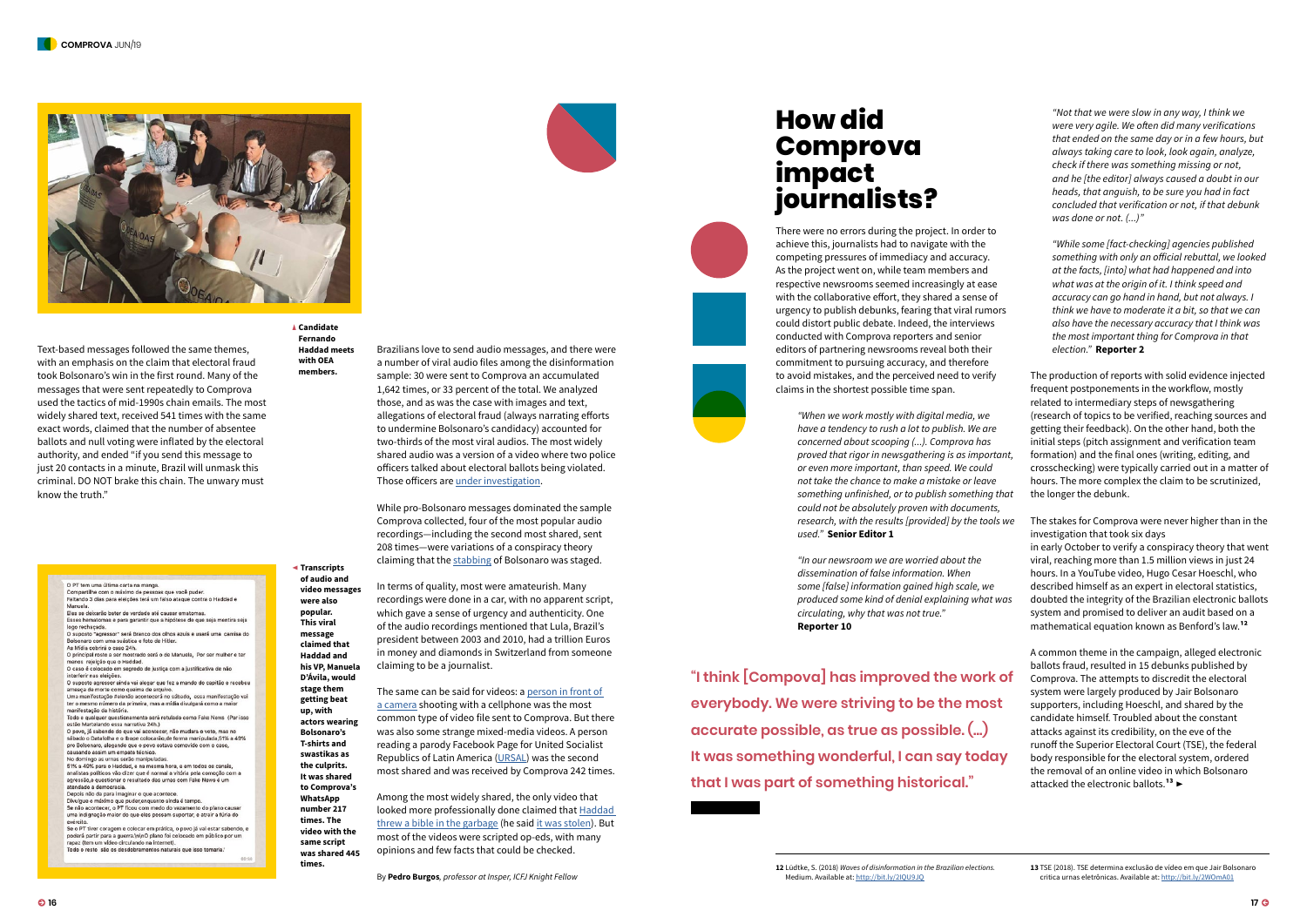While most of UGC questioning the electoral system was poorly conceived and delivered, to the Comprova team, Hoeschl's claim seemed more sophisticated and potentially convincing in the eyes of Brazilian voters. According to Hoeschl, there were "internationally recognized studies" indicating a 73.14 percent fraud probability in the 2014 presidential election won by Dilma Rousseff. On YouTube, he also promised to use Benford's law to audit the first-round results of the 2018 race to be held on Sunday, October 7. The scientific character of the fraud charges against the e-ballots and Hoeschl's audit pledge infused significant pressure on the Comprova team. The complexity of this investigation is described in the longer evaluation, and underlines the benefits of so many newsrooms working together to demonstrate that the claim had no foundation, and to amplify reporting at its conclusion. This type of a deeper collaborative investigation provides a model for making these types of projects sustainable over the the long term.

I think we can consider this phase closed. (…) I would like to thank you very much, a determined team, with a spirit of collaboration such as I had never seen, that always sought to find the truth of the facts, which abstained from manifesting itself politically in such a sensitive moment of the Brazilian life to guarantee the project's credibility, and did not generate a single conflict in more than three months of work. It was a great pleasure working with you all. Thank you so much for everything. 0000000000000000

The experience of working for Comprova was largely positive. Journalists believed that their participation provided short- and long-term benefits in verification skills learning, professional morale boost, and editorial standards improvements. Here are some quotes from reporters who were interviewed during and after the project:

*"[Comprova's] greatest impact is the apprenticeship of tools and the perception of the importance of this type of specific verification. (…)"* **Senior Editor 5**

*"I used to say that a journalist's biggest asset was their phone book, because the more important people you had there, the more exclusive information you got – backstage, that sort of thing. Comprova has shown that working together is extremely rich. (...) I think we've done a great job. We have shown that it is possible to collaborate. Newsrooms do not necessarily always have to be competitors. They can work together for a greater purpose.* **Reporter 7**

*"What do I get from Comprova? A certain sense that you can do different things with different people working together. I think the most relevant was the sense that this type of project can work."*  **Senior Editor 5**

As an Editor posted on WhatsApp as the project wrapped up:

#### "Compro **V**ers, Debunkillers,

Comprova research however raises important questions about the long-term sustainability and business models for such collaborations, and the need to expand the model beyond simply publishing debunks. Misinformation doesn't end on election day and the amount of time and energy spent developing projects like this is difficult to justify when funding and momentum stops.  $\blacksquare$ 

*And someone else replied: "I'm a bit sad to go back to the standard job after months [of] experiencing this incredible format of working"*  **Reporter 6**

One significant takeaway for journalists was learning that mutual accountability as an industry acted as a key element in preventing errors in reporting.

> *"I think Comprova raises the verification standards of everyone; it requires rigor." Deputy*  **Director 1**

*"I think [Compova] has improved the work of everybody. We were striving to be the most accurate possible, as true as possible. (...) Because we always had the goal to say [to news users]: Look, this is true; but that is a lie. (...) It was something wonderful, I can say today that I was part of something historical."* **Reporter 2**

By **Angela Pimenta***, Operations Director, Projor*



Collaborative projects work. They have a significant impact on individual journalists, the newsrooms that participate, and the wider news industry.



In addition, these projects produce incredibly important data sets for improving our understanding of the challenges associated with misinformation, for example: what misinformation exists and on which platforms? How do audiences understand misinformation? What works in terms of effective debunking techniques? And how can we reach audiences who are most susceptible to misinformation? The Comprova project resulted in a dataset of more than 250,000 pieces of misinformation submitted by the audience via WhatsApp. The multiple benefits of collaborative projects -- including newsroom impact, providing audience digital literacy skills, understanding how information travels online, etc. -- has to be recognized.

In countries like Brazil, which have a combination of many paywalls on news sites and a zero-rating practice that excludes time spent consuming content on WhatsApp and Facebook from counting against monthly data caps, the scales are stacked in favor of people seeking out more of their information from spaces without gatekeepers. Paywalls and zero-rating are justification enough for projects like Comprova, which provides open, paywall-free access to reporting and contextual information around viral hoaxes and rumors online.

**"We have shown that it is possible to collaborate. Newsrooms do not necessarily always have to be competitors. They can work together for a greater purpose."**

## **Conclusions**